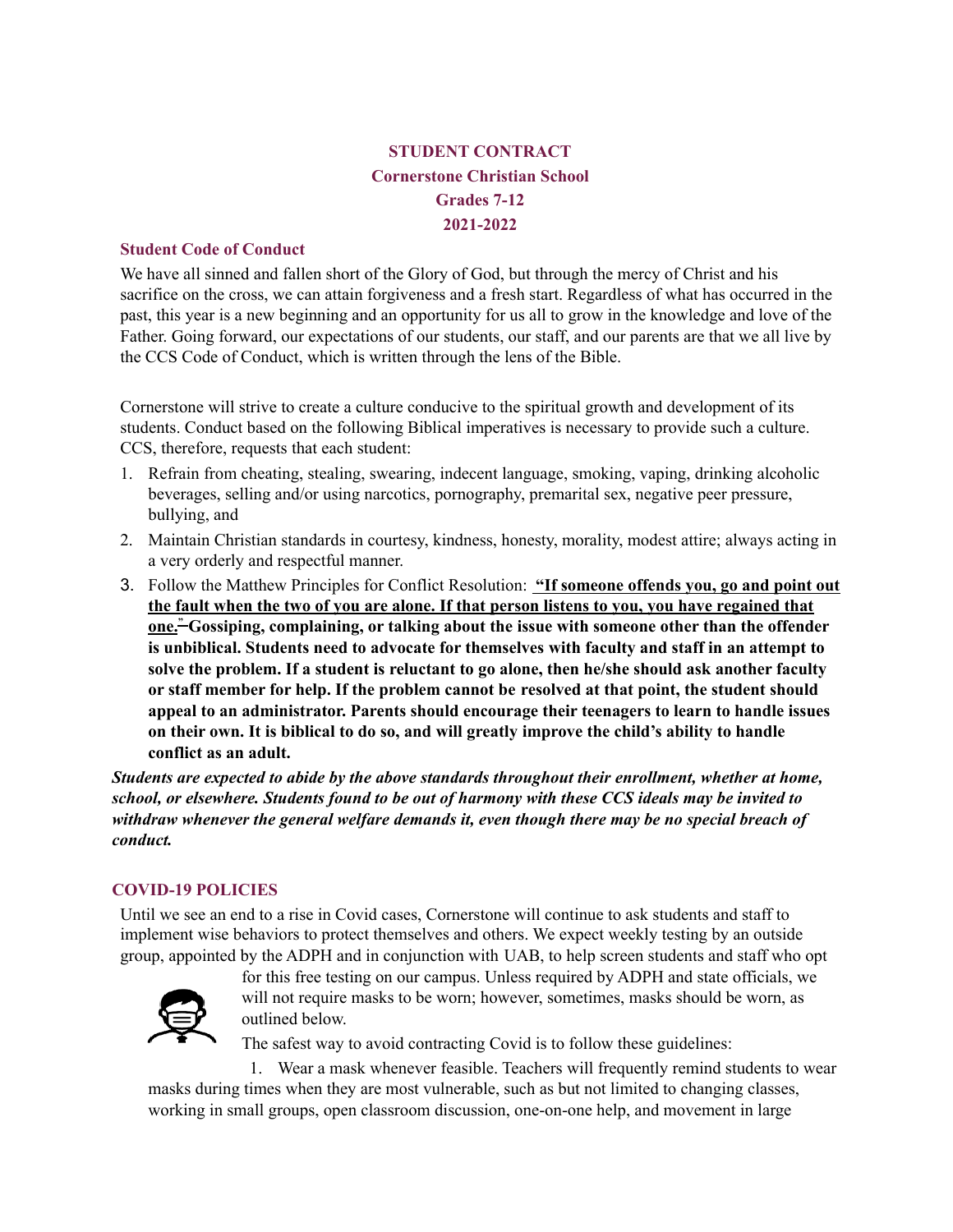groups (changing classes, for example).

- a. Some faculty/staff members are more vulnerable due to health concerns. Some teachers may ask that students wear masks more often or for longer periods of time. If asked, we would hope that students will comply because they understand that by wearing masks, they are protecting other people.
- b. If students are wearing cloth masks, they should wash these masks daily and dry on high heat setting to disinfect. Paper/medical masks should not be worn for more than a single day. (N-95 masks could be disinfected and worn for more than 1 day, but should not be worn for more than 2 or 3 days.)
- 2. Wash hands frequently, and use hand sanitizer between hand washings.
- 3. Watch distance from others. While separation of 6 feet or more is best, students are asked to stay as far from others as space/situation allow.

*Should anyone at CCS contract CoViD-19, CCS will work with the health department to determine who* needs to isolate and for how long. We ask that all members of the Charger family will avoid making *negative comments about anyone who has contracted the illness. Instead, let us pray for and support anyone who may be experiencing illness or being asked to isolate/quarantine.*

# **DRUG TESTING**

CCS reserves the right to host drug dogs on campus and to drug test any student in grades 7-12 at any time; this information may be used to make decisions regarding admission or continued enrollment. This policy is intended to maintain a safe, drug-free environment for our students.

# **LOCKER POLICY**

All high school students, and some elementary students, will be assigned a locker in the beginning of the year. The school will rent a lock to students for \$10 yearly. Locks not rented from the school will be removed with bolt cutters. School locks that are damaged or lost will be replaced for \$25.

The school reserves the right to search any locker at any time for any reason. Items deemed inappropriate will not be allowed in lockers, and may be confiscated by the school and not returned. Students may not swap locks or lockers, or claim lockers not assigned to them.

# **PICK-UP, PARKING, AND HIGH SCHOOL DRIVERS**

Between 7:30 and 8:15 and between 2:15 and 3:15, everyone entering campus must enter from the Highway 25 entrance and exit from the Highway 49 exit. Please do not go against the flow of traffic during these times! **Elementary students are to be dropped off in the drive-through; high school students must enter through the cafeteria and report to the sanctuary.**

Please maintain a speed of less than 10 mph in our parking lot. Drivers who fail to observe this safety request may be denied permission to bring their vehicle on our campus.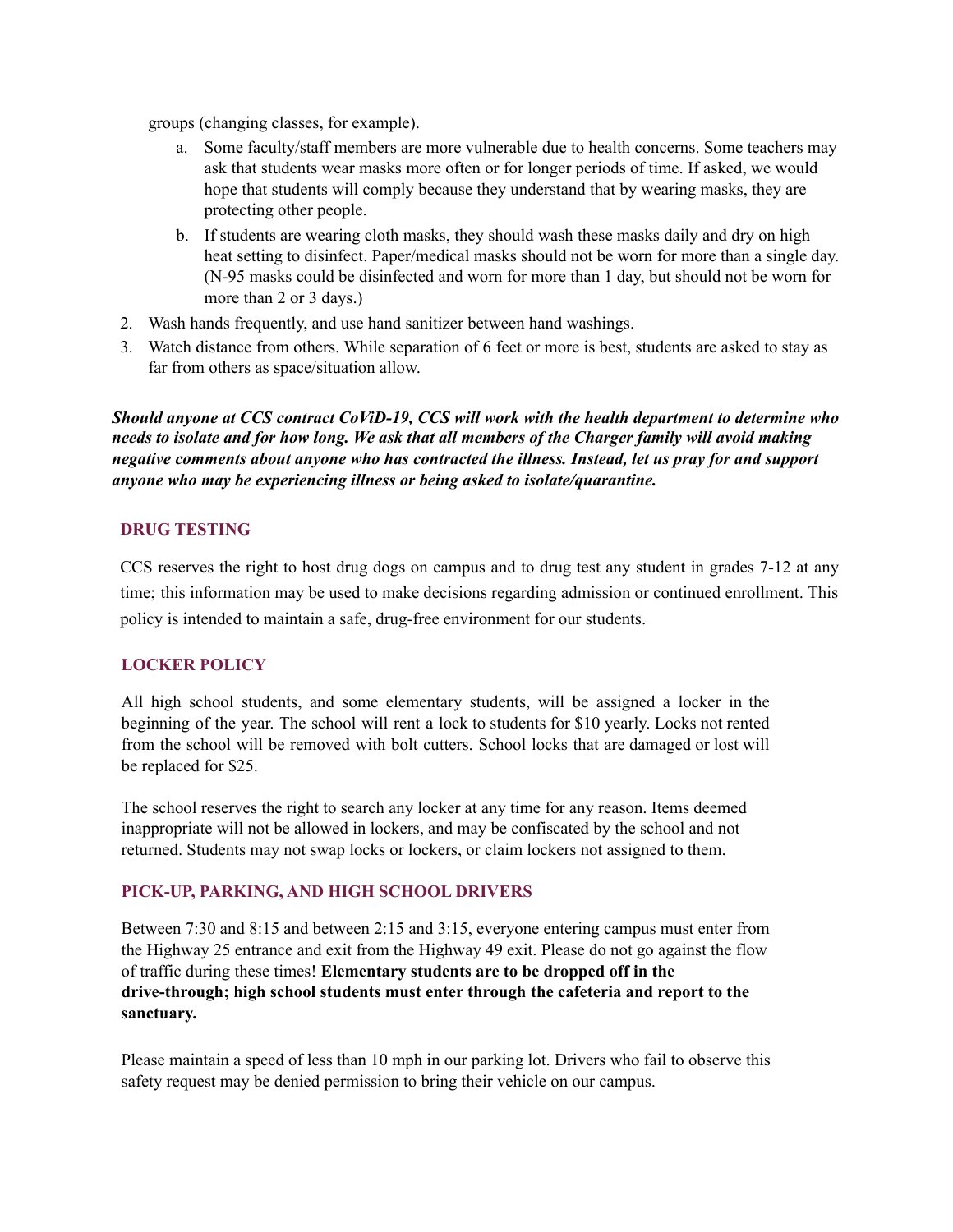Students who drive to school will be assigned a parking location and given a hanging tag to display in their vehicles. Each student driver must fill out a driver permission form, providing their vehicle's make, color, and tag #. Proof of insurance is required for all student drivers. Student drivers should not loiter in or around their vehicles once they arrive at school. Students must ask permission to go to their vehicles during the school day.

Students must receive permission to drive to school-sponsored events from both their parents and the school.

# **Any student who leaves, or takes another student off-campus without permission, will have their driving privileges on our campus revoked for the duration of the semester and/or year.**

# **CELL PHONES / TABLETS / DIGITAL DEVICES**

Our school has adequate phone lines to allow students to reach parents (and vice versa) under most circumstances. Although CCS does not prohibit students from carrying phones or digital devices, these devices are not to be used in class without the teacher's permission. Devices will be confiscated if they are being used inappropriately during class. This includes using a phone for non-educational purposes while class is in session.

Cell phones will be silenced and placed in a designated spot in the classroom. Phones will stay there until class is dismissed or until a teacher has asked students to use their phones/technology in the classroom. Failure to comply will result in phones being confiscated until the end of the day.

**Under no circumstances should a CCS teacher, student, or guest be photographed or videotaped without their knowledge and consent. Additionally, recordings or photographs should NEVER be taken in private areas, such as locker rooms and bathrooms. Students who capture such images, especially if they are posted online or shared with others, are subject to severe disciplinary action, up to and including expulsion.**

When a device is confiscated by a teacher, the school may return it to the student, require a parent to pick it up, or mail it to the student's home COD. The school assumes no responsibility for the safety of confiscated devices once they're taken up.

**ATTENDANCE:** Alabama state law requires students aged 7-16 to attend school; beyond age 16, possession of a drivers' license in our state is contingent upon school attendance. Elementary students are allowed 20 excused absences per school year, and high school students (7-12) are allowed 10 excused absences per semester.

# **ABSENCE / TARDY VERIFICATION**

**Attendance is a must**; a student who is not in the classroom simply cannot learn as effectively as a student under the instruction of a teacher. In addition, Cornerstone is obligated to our accrediting agencies to verify that our grades are given in alignment with AISA, Advanced Ed and Alabama state standards. While Cornerstone is not a public school; we are held to some basic expectations from the state guidelines.

It is the responsibility of the parent and child to ensure that excuses are provided upon the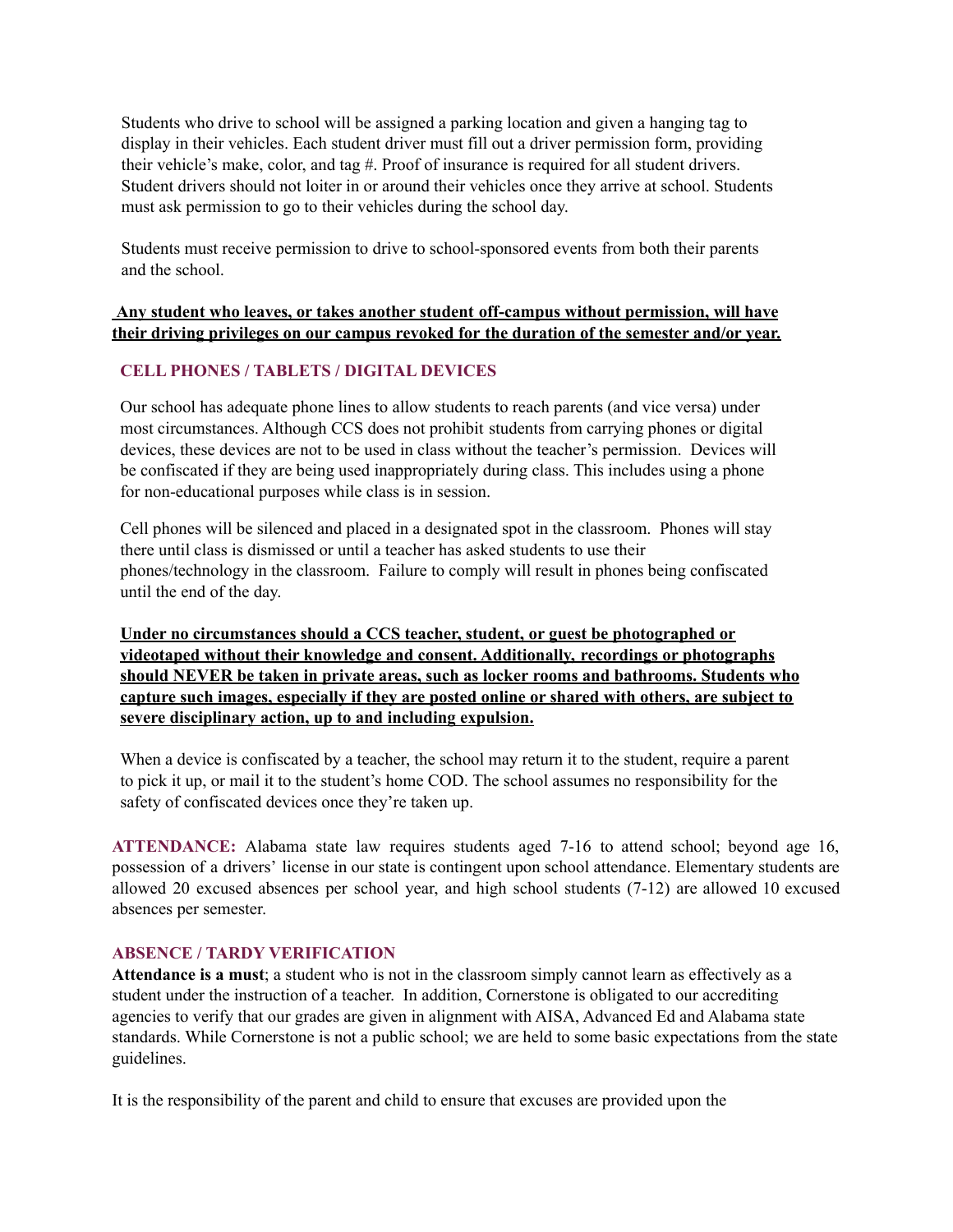# return to school. **Any absences not cleared up by an excuse will be classified as unexcused if not handled within 2 days of return to school. We will not grant excused status to any absences not handled after 2 days.**

# **COLLEGE VISITS**

Missing school to visit a college campus in person is a privilege reserved for junior and seniors. Juniors and seniors are allowed two 1-day college visits per year. A written request must be made to administration at least 4 days prior to visit, and students who will be missing class should meet with each teacher whose class the student will miss to see what work will be assigned/due during the college visit. A college tour should be a serious visit, not a vacation day. Students should either go with a parent or have a verified scheduled appointment with an admissions officer, and CCS will follow up with the college. College visits cannot be made during December or May.

#### **EXEMPTION FROM ABSENCE POLICY**

In some cases, students may violate the school's attendance policy through no fault of their own, and should therefore be excused from consequences. It should be clearly stated that CCS believes these cases are exceedingly rare. Nonetheless, students who feel they fit this category may apply for exemption in writing and know this will go before the school board for approval.

# **EXCUSED ABSENCES / TARDIES**

- 1. Parental note via email to cbenz@cornerstonechargers.com: Reason for absence must be acceptable to be deemed excused
- 2. Death in family
- 3. Educational Opportunity (schedule in advance)
- 4. Illness or Injury (provide doctor's excuse)
- 5. Religious Observance (provide documentation)
- 6. Medical /Dental Appointment (provide excuse)
- 7. Pre-approved absence—must be requested in writing to administration at least 4 days in advance. These requests may be denied if student is close to exceeding state allowable days or request is simply unacceptable.

# **NON-EXCUSED ABSENCES / TARDIES**

- A.No note or documentation within 2 days after absence
- B. Suspended by school
- C. Traffic/trains (within reason)
- D.Other reasons as determined by office staff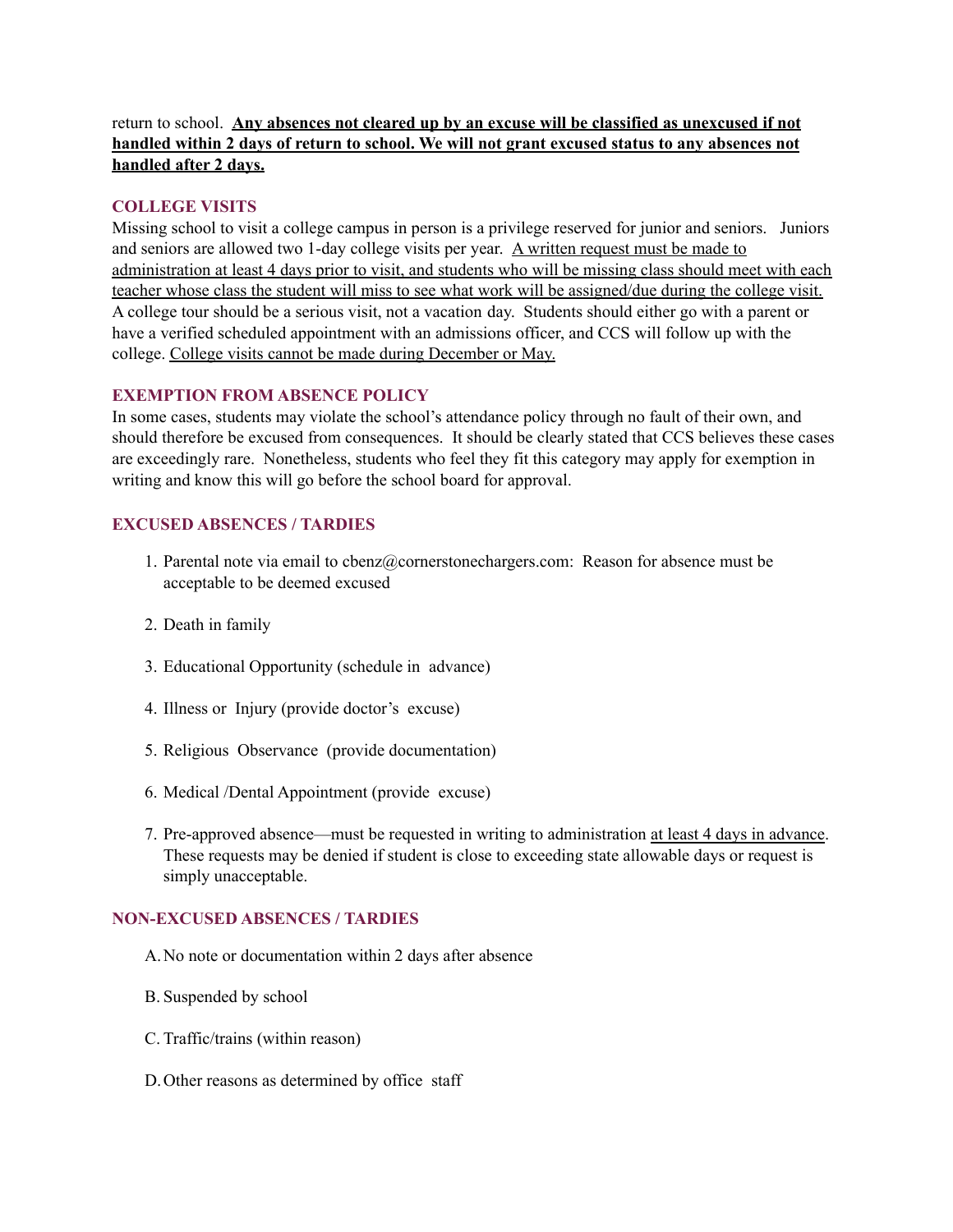#### **TARDY TO SCHOOL OR CLASS**

Part of preparing our students for life is teaching them to be on time. A student is considered to be tardy if he is not in his assigned area when the bell rings for that class/day to begin.

#### **MAKE UP WORK**

Teachers will work with students to catch up any missing assignments due to excused absences or excused tardies. Students have 2 days to make up work missed for a 1-day absence—this does not mean 2 class periods! Since we are on a block schedule, it is best for students to make up the missed work sooner rather than later. Since lessons are posted online for students to access, there is no reason a student should not keep up with work being missed during an absence, unless that student is incapacitated and unable to do any work; therefore, work missed during absences that was due during the absence (or due on the day of return) must be turned in on the day of the student's return to school, even if the student does not have that class on the day of return.

Work missed during the period of unexcused absence and tardies will not be allowed to make up.

# **CURRICULAR ELIGIBILITY**

In most situations, students who do not attend at least half of the school day will be barred from participating in school events that evening. This policy is based on the simple premise that a student who is too sick to attend school is also too sick to play sports.

# **CHECKING IN AND OUT**

All students checking in or out must go through the office. Drivers who fail to check in or out will face loss of driving privileges. It is the student's responsibility to arrange for any makeup work missed. **Students may not check out to eat lunch off campus unless part of a sanctioned outing. A parental note or email is required for a student to leave school without their guardian present.**

#### **EXAMS**

Semester exams will be given in all core courses in grades 7-12. Elective course exams will be given at the teacher's discretion. Exams will count as 20% of the semester average.

# **DRESS CODE**

The dress code of CCS is designed to reflect 3 principles:

- 1. No student has the right to dress in a way that will distract other students from learning.
- 2. Learning to dress appropriately to fit the life situation is an essential component of maturity.
- 3. A school dress code should reflect Biblical principles of modesty and Christian maturity.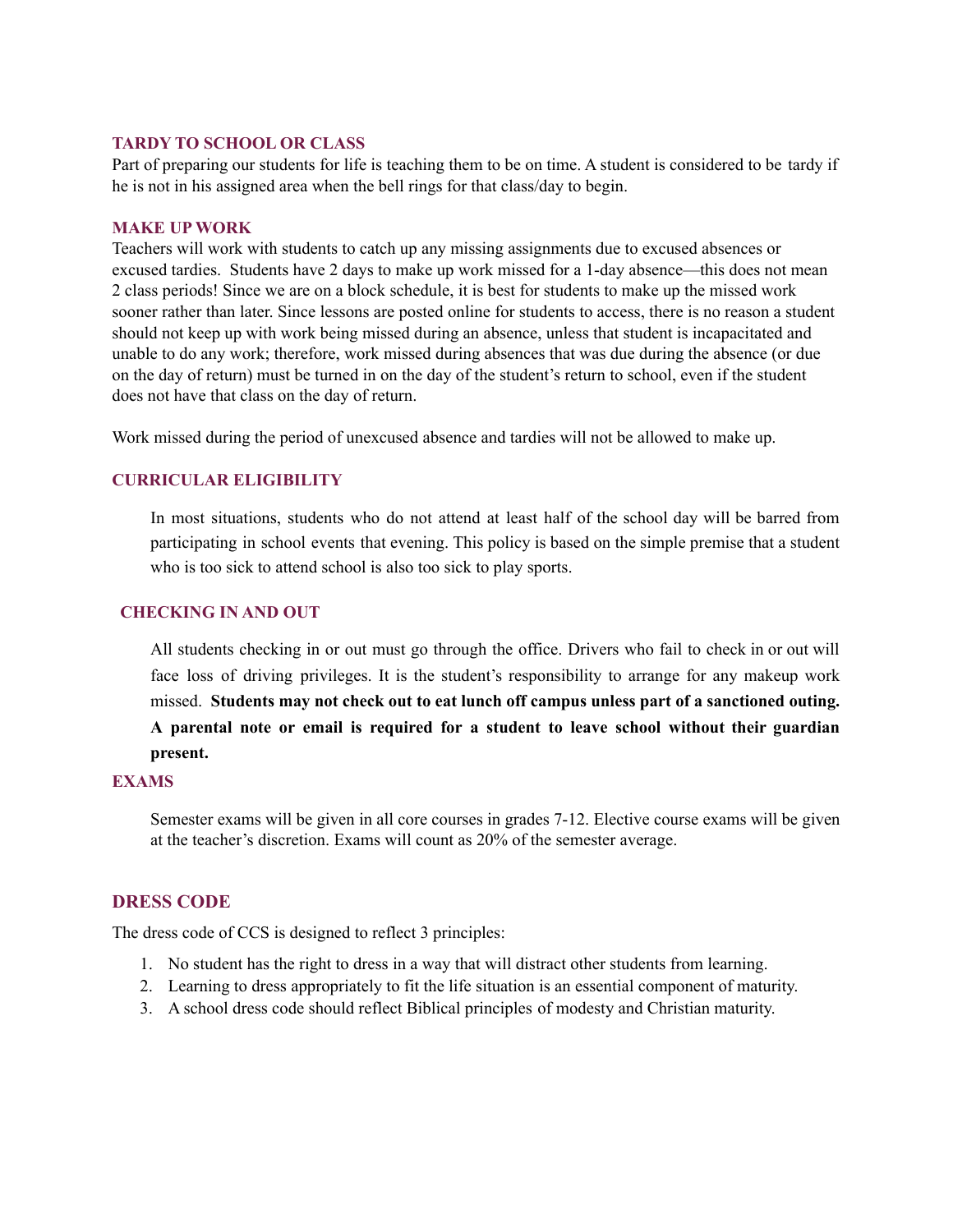# **CONSEQUENCE**

Students who arrive at school out of code will not attend class until the situation is resolved to the satisfaction of the classroom teacher and/or administrator. Any missed work will be given a grade of zero, as our dress code is clearly laid out in this handbook and therefore deviations from it are unexcused.

There will be no credence given to arguments that "other students got away with this." The fact that one dress code violation went unnoticed does not excuse future violations, any more than one unsolved robbery excuses all future robberies.

### **IN ONE SENTENCE**

Students of Cornerstone are expected to arrive and remain neat, modest, and respectful in attire appropriate to a mixed-gender, K-12 environment.

# **CONSEQUENCES**

Students who are found to be in violation of the dress code will be subject to the following:

- 1. a written warning which is to be signed by the student a parent or guardian to acknowledge the infraction
- 2. a second violation during the year will result in a detention
- 3. a third violation will result in an in-school suspension
- 4. a fourth violation will result in an out-of-school suspension
- 5. a fifth violation will result in a 3-day out-of-school suspension
- 6. further violations will result in a student's appearance before the School Board to address the repeated offenses

# **GENTLEMEN**

- 1. Shirts: T-shirts, polos, button-ups, sweatshirts or sweaters. Note that tank tops are not permitted.
- 2. Pants: Khakis, dress pants, blue jeans, dress shorts, or denim shorts. Shorts must be modest--no shorter than the length of a credit card above the knee. Note that sweatpants are not permitted during the school day, but may be worn after school for participating in/attending athletic events.
- 3. Hair: Neatly groomed with eyes visible. Longer hair may be worn but must not distract from the learning environment. Extreme or outlandish hairstyles are not permitted; it's advisable to seek permission before spending money on one. Dye must be a natural human hair color. Gentlemen may have facial hair, but it must be kept trimmed and neat.
- 4. General Principles: All clothes must fit appropriately. No clothes may contain offensive or inappropriate material (and remember we have 3-year olds in our halls). All attire must be modest. Gentlemen may not wear earrings on campus or to school events.

# **LADIES**

- 1. Shirts: Blouses, T-shirts, polos, button-ups, sweatshirts, or sweaters. Note that tank tops are not permitted. Sleeveless shirts are allowed, but the shirt sleeve opening must come to the edge of the shoulder.
- 2. Pants: Khakis, dress pants, blue jeans, dress shorts, or denim shorts. Sweatpants are not allowed. Shorts and skirts should be modest: no shorter than the length of a credit card above the knee.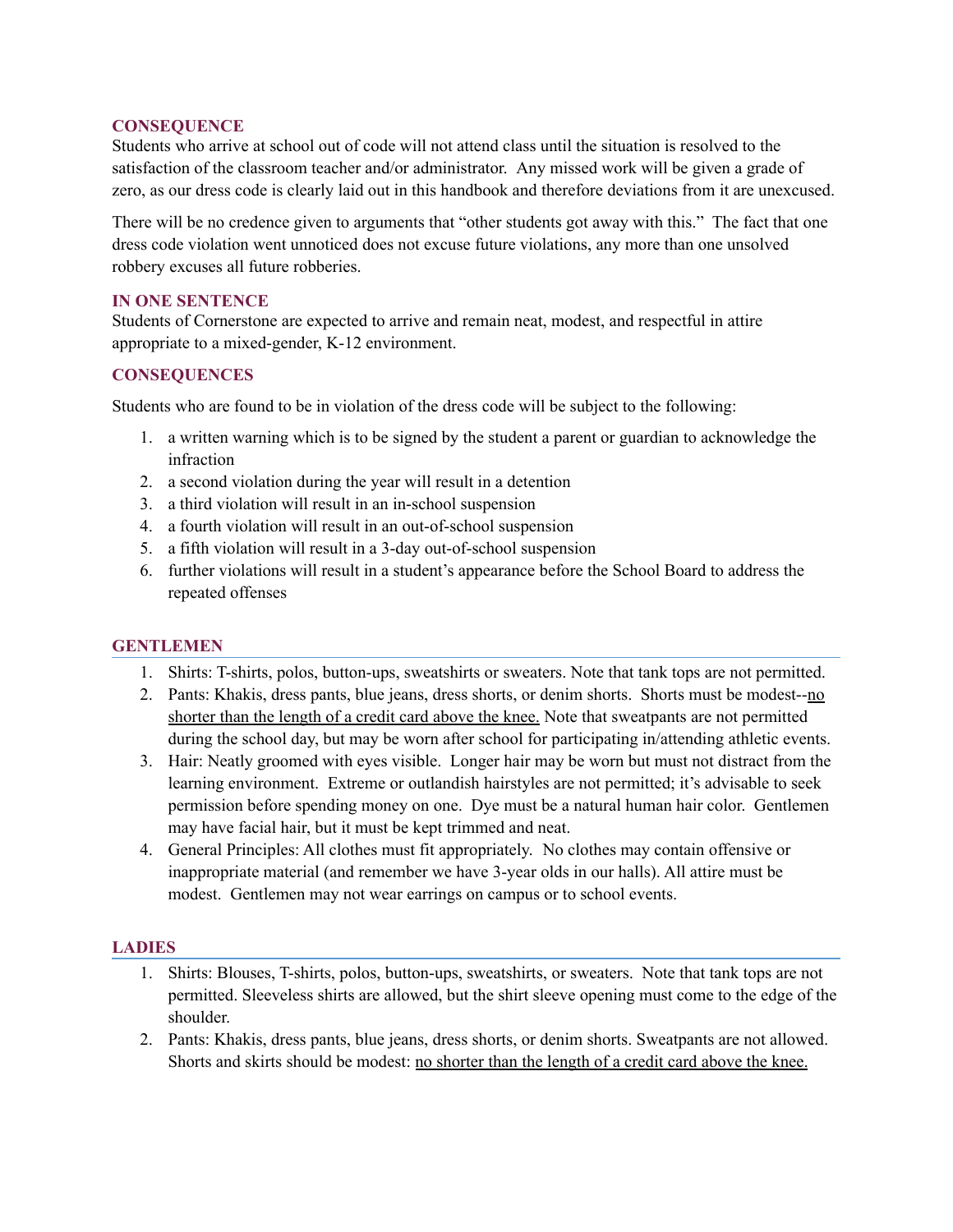- 3. Hair should be neatly groomed with eyes visible. Extreme or outlandish styles are not permitted. It's advisable to seek permission before spending money on one. Any dye must be a natural human hair color.
- 4. General Principles: All attire must be modest no exposed back, belly, cleavage or undergarments. Ladies are allowed 2 earrings per ear while on campus.
- **5. CONDITIONAL EXCEPTION FOR FALL 2021:** *IF* **GIRLS IN GRADES 7-12 CAN WEAR LEGGINGS WITH TUNIC-TYPE TOPS (no oversized t shirts or sweatshirts) THAT ARE FINGER-TIP LENGTH, THEY WILL BE PERMITTED. HOWEVER, IF GIRLS FAIL TO MEET THE GUIDELINES FOR TOPS WITH LEGGINS, THIS EXCEPTION WILL BE DISCONTINUED!**

# **ALL-INCLUSIVE DRESS CODE PRINCIPLES**

- 1. Clothing from other high schools should not be worn at CCS. We are Chargers and should be proud of that fact!
- 2. Rips and frays in clothes must be covered. Holes in jeans must not be too extreme, and any holes above the knees should be worn with shorts or legging or some other clothing that will cover the skin under the hole, thus eliminating the exposure of skin above the knee through the holes.
- 3. Modesty should be observed at all times.
- 4. Sweatpants/athletic pants or shorts may not be worn (see #5 for exception)
- 5. Team uniforms/warm-ups may be worn with permission from the team coach.
- 6. Shoes must be worn at all times in the buildings.
- 7. Athletic shoes must be worn for PE.
- 8. Hats/toboggans are not allowed in the building. They will be confiscated and not returned. At this time Friday's are reserved as "Hat Day '' where hats can be worn, **HOWEVER, for 2021-2022, IF students cannot keep their hat wearing confined to Friday and are in violation of this exception on other days, hat days will be eliminated completely.**
- 9. Tattoos may not be visible.
- 10. Ear gauges are not allowed; if gauges exist you must use a gauge cover.
- 11. It is recommended that each student keep an alternative set of clothes in their vehicle/locker so that, in the event of dress code issue, lost class time can be minimized. It is always better to ask first than to be sent home to change.

# **I PETER 3: 2-5**

# **"Your beauty should not come from outward adornment, such as braided hair and the wearing of** gold jewelry and fine clothes. Instead, it should be that your inner self, the unfading beauty of a **gentle and quiet spirit, which is of great worth in God's sight."**

One of the primary reasons we have a dress code is to minimize distraction and allow students to focus on principles of primary importance.

**There will be no credence given to arguments that "other students got away with this." The fact that one dress code violation went unnoticed does not excuse future violations, any more than one unsolved robbery excuses all future robberies.**